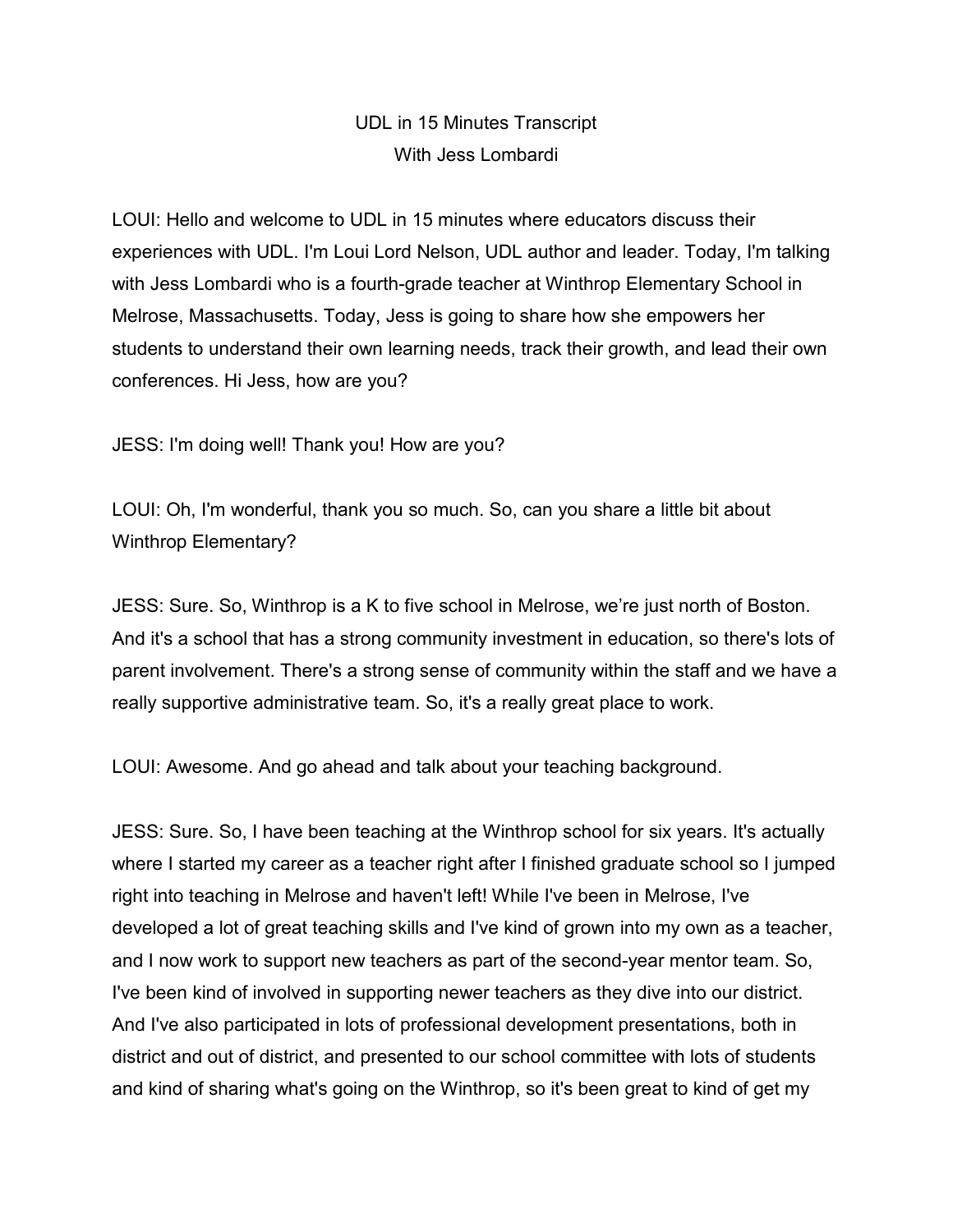feet wet and all those different places.

LOUI: Wonderful! Wonderful! So, parent teacher conferences they happen everywhere. You know that. But when those are student-led. They're just an incredible thing to behold, and I love it if you give us a rundown of how you design, like your year so your students can achieve this fabulous outcome.

JESS: Yeah, absolutely. It's been a really fun experience to kind of dive into these student-led conferences. During one of my first few years teaching, one of my administrators suggested that I give it a try. And I was like, "Okay sure!" I just dove right in. But basically, it starts day one. We kind of draft the year in a way that is beginning and continuing and ending with student reflection and just thinking about who they are as learners. The past few years, Melrose has really jumped into this personalized learning journey and kind of thinking about making sure that the learning process known is personalized for each student and that they're really getting what they, their education. And one of the big facets of personalized learning is UDL and making sure that our curriculum is designed in a way that supports all learners. So the best way that I've kind of found do that is to help learners figure out who they are. So, we have these four habits of learning in Melrose and one of them is self-directed and lifelong learning. And one of the ways that we really support students in becoming self-directed and lifelong learners is embedding the goal process into a lot of what we do. So, students are setting goals throughout the year but are also setting bigger goals at the beginning of the year just like teachers set their SMART goals, students are also setting SMART goals. And that process begins with a self-assessment, so students are considering and reflecting upon their current strengths and areas of need and then are developing a SMART goal based on one of those areas. So, if a student thinks that maybe they need to further develop their reading fluency, their SMART goal would be related to reading fluency. If they felt like they had an area of growth in terms of writing in response to text, their goal would be connected to that. So, after they've set their goal then they spent the year obviously completing assignments and kind of thinking about that goal as, as the thread for, for their learning and they're collecting evidence. So students, as they're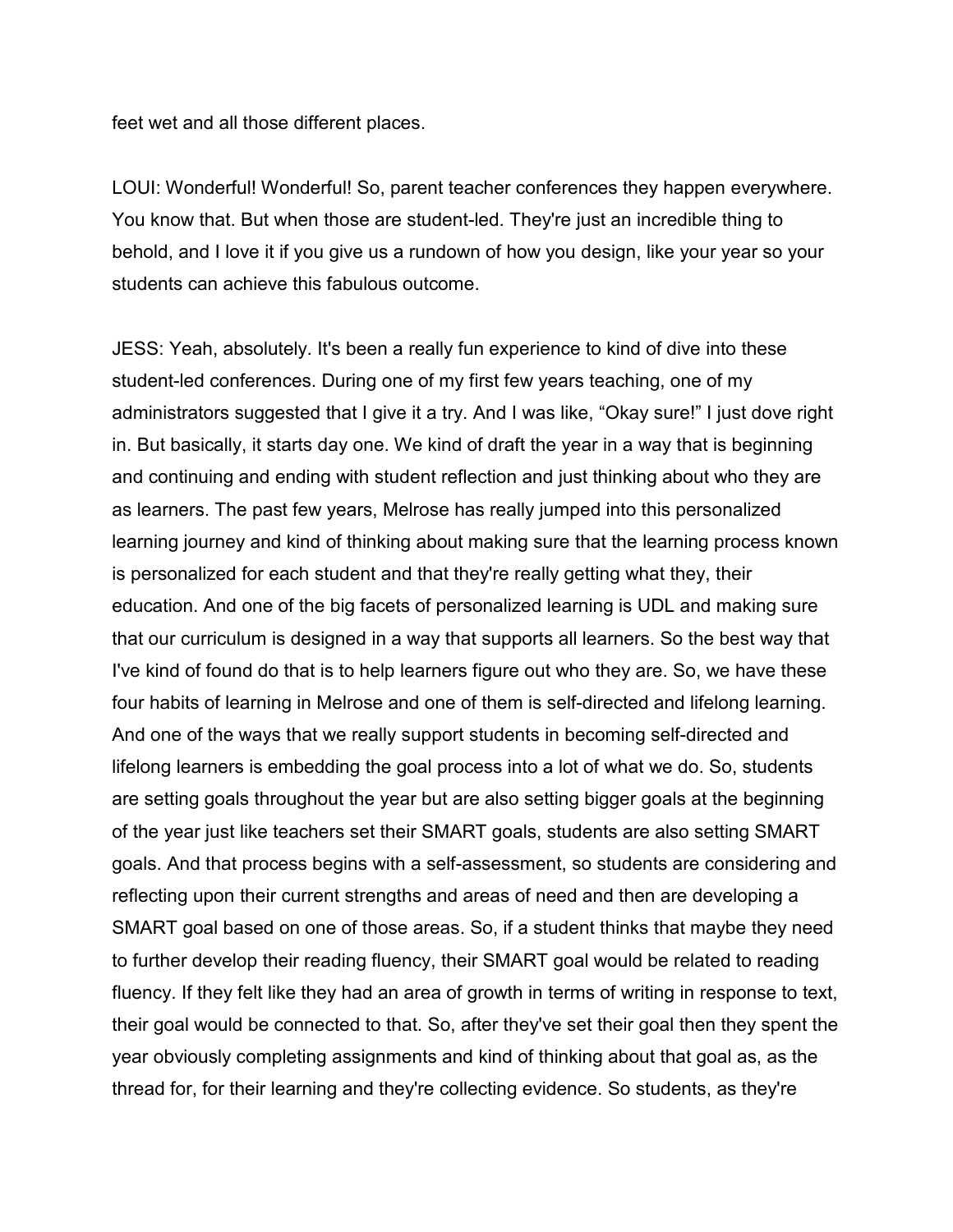working on assignments, are keeping track of data, things like scores or examples of what their, their work might look like. And then, as we get further into the year, they start to curate that data into digital portfolios. So students are using different platforms, most recently Google Sites, to be able to kind of curate all of their work and their progress into this digital portfolio that they then share with their families at student-led conferences. So, in place of traditional parent teacher conferences in the springtime, I work with students to help them to guide that conference process with their families. So, I'm not sitting down with parents and telling them how their child is doing, their child gets to do that. So, it's really great to be able to kind of watched the students in the springtime after all of this hard work together and stand up in front of their grownups and say, "This is what I'm proud of and this is what I've achieved this year." And they're able to share their portfolio and really just dive into all of their achievements, over the course of the year, share their progress toward the goal that they set beginning of the school year. And then I'm there to check in and, and I provide any guidance as necessary, but really, the students are, are paving their own way through that conference and it's a really great way to watch them kind of own their learning.

LOUI: That whole thing is just incredible. It's fabulous. So, I have different questions that have come to mind. Two of them that you can start with because maybe polar ends or ends of the continuum, so thinking about students who are either challenged in learning due to a disability, they're challenged in learning due to context, environment, how have you supported those students who may be other teachers might look at honestly say, "I don't know the students can have their own conference." And then thinking about those students who are gifted or they're just really exceptional, and sometimes teachers aren't sure how to help those students graph their growth because instructionally we're struggling with giving them growth opportunities. So, either one of those or both of those.

JESS: I think that one of my favorite things about this process is that everybody has their own access point, their own entry point into what it means to goal-set and monitor progress, and reflect and then be able to celebrate that. Our students who are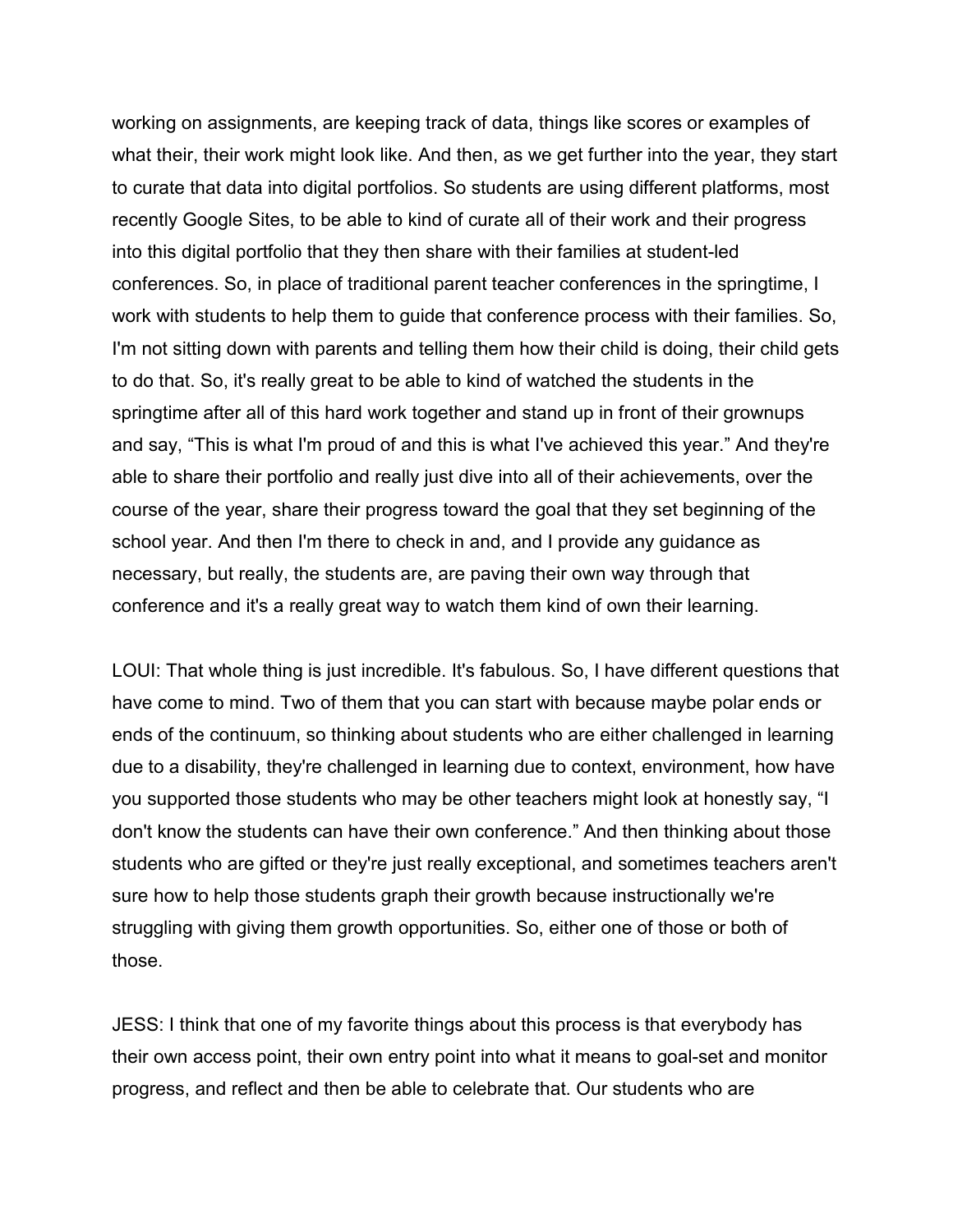potentially struggling with content are able to enter their, their year and set their goal at their level, so to speak, and so they're able to set a goal that is realistic and rigorous and then track their progress, and share their growth as the year goes on. And our students who are coming into the year having a strong foundation are really doing the same thing, just maybe with different content or at a different level. But I think that what's really been the most powerful part of this for me, when we get to those student led conferences in the spring and I can kind of sit back and watch my students shine, is that every one of them, regardless of their abilities, really does come to that student led conference and feel proud of what they've achieved, and are excited to share it with their families.

LOUI: That's just the best feeling! That's just really exciting! So, for students who have an IEP, do you partner with the special needs teacher, resource teacher, whatever the title is in your school? Is that how you move forward or is that completely separate? The students are setting their own content goals specific to your fourth-grade classroom.

JESS: I've worked a lot with my special ed teacher over the last couple of years to kind of mesh what she's doing with her students outside of my classroom with what I'm doing with my students inside my classroom. So oftentimes, she's also engaging in goal setting with her students and so if it's applicable we will blend their SMART goal that they're setting with me with the goals she's working on with them. And one of the things that we've noticed is that the more goal setting the better, so when the students are setting goals in multiple settings or across multiple subjects we see more growth because they're more excited they're able to kind of see how they're progressing as time goes on.

LOUI: That's awesome. If we weren't recording, people would hear me jumping up and down and saying, "Yay! This is so incredible!" This is, this is, this is wonderful because the two of you have really blended and meshed to totally support those learners and to be, as you said before, as self-determined as possible. That's fabulous support and then to see that kind of growth. And I'm sure that families are just blown away, especially if their kids haven't had the opportunity to shine in that way. And that's true for any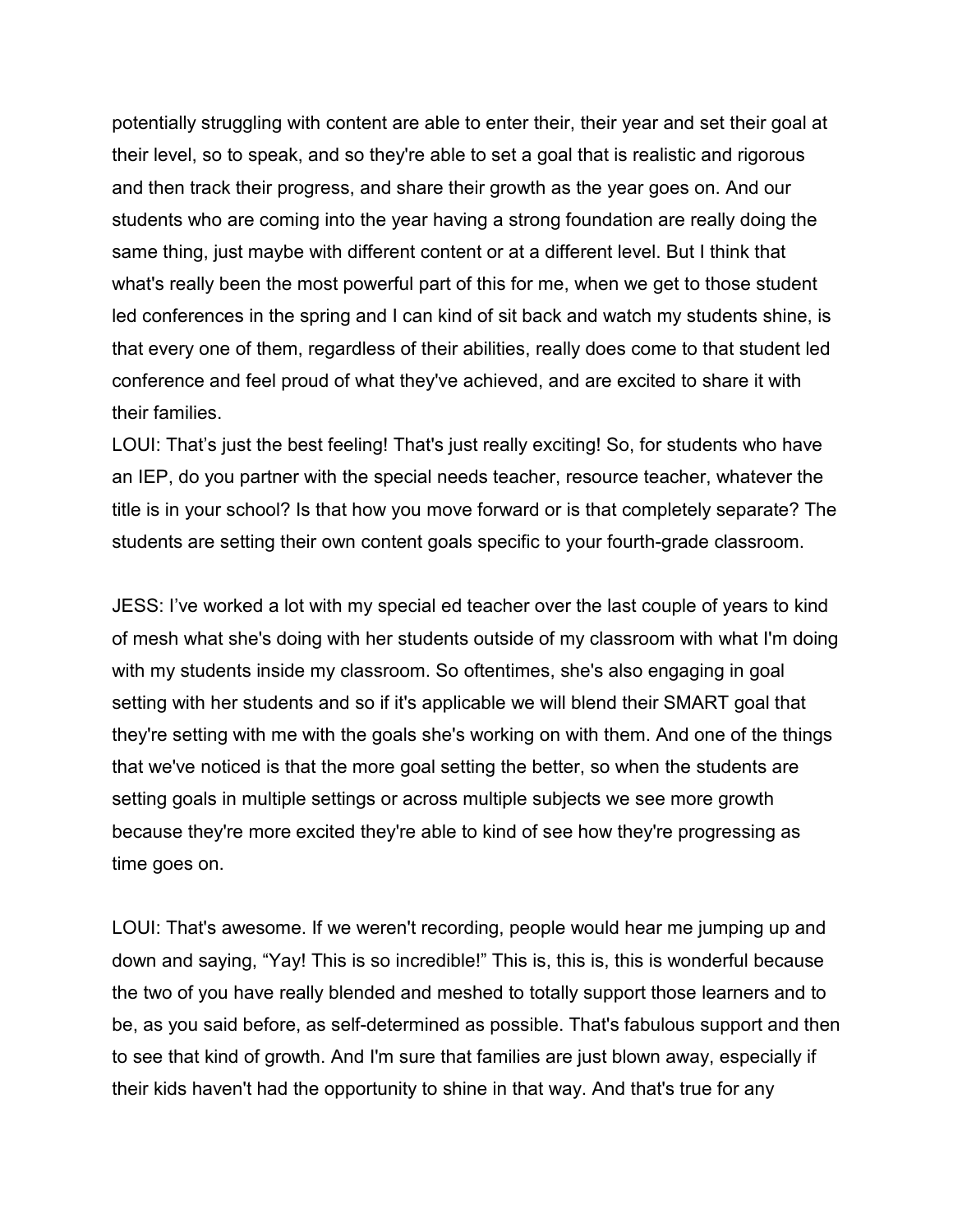student, that's not specific districts with disabilities, but I bet you are able to show parents a side of their children that maybe they haven't seen before. Have you ever had parents talk to you about that?

JESS: Oh, absolutely! We've received feedback from parents that has run the spectrum of "Holy cow, I can't believe my child does did that!" To, "Oh my gosh! How did you do that?" To, "I can't understand how you prepared them for this! That was incredible!" Parents are usually blown away when we have this conference day in spring. Parents are really thrilled to see what their children are capable of and, and the students are so excited to share with their families after putting all of this together for so long, because their portfolios really are a reflection of them. Some of them prefer to take pictures and share their work that way. Some of them prefer to write a narrative and share their words. Some of them might prefer to record themselves doing something and put that in their portfolio, so it really is personalized experience that they then get to share with their families.

LOUI: Yeah. And I realized we haven't really spoken directly about UDL because, of course, we're both like oh this just meshes so perfectly, but I think about the fact that all year long, within this construct, you're helping students become expert learners, but is there a more specific way that would encapsulate that in, you know, we have about a minute left. [laughter]

JESS: I think that, that overall. The goal of this process and, and a lot of how it connects to UDL, is just that students are developing these skills that turn them into lifelong learners and develop their ability to own what they're learning. Students are really figuring out what works for them as a learner, and they're able to kind of take that and run with it after they leave my classroom. They won't be fourth graders forever and so when they leave me I want them to be able to hold on to the skills that they've developed in my classroom.

LOUI: Absolutely! Oh, well Jess, this has been fabulous! I am so thankful that we got to